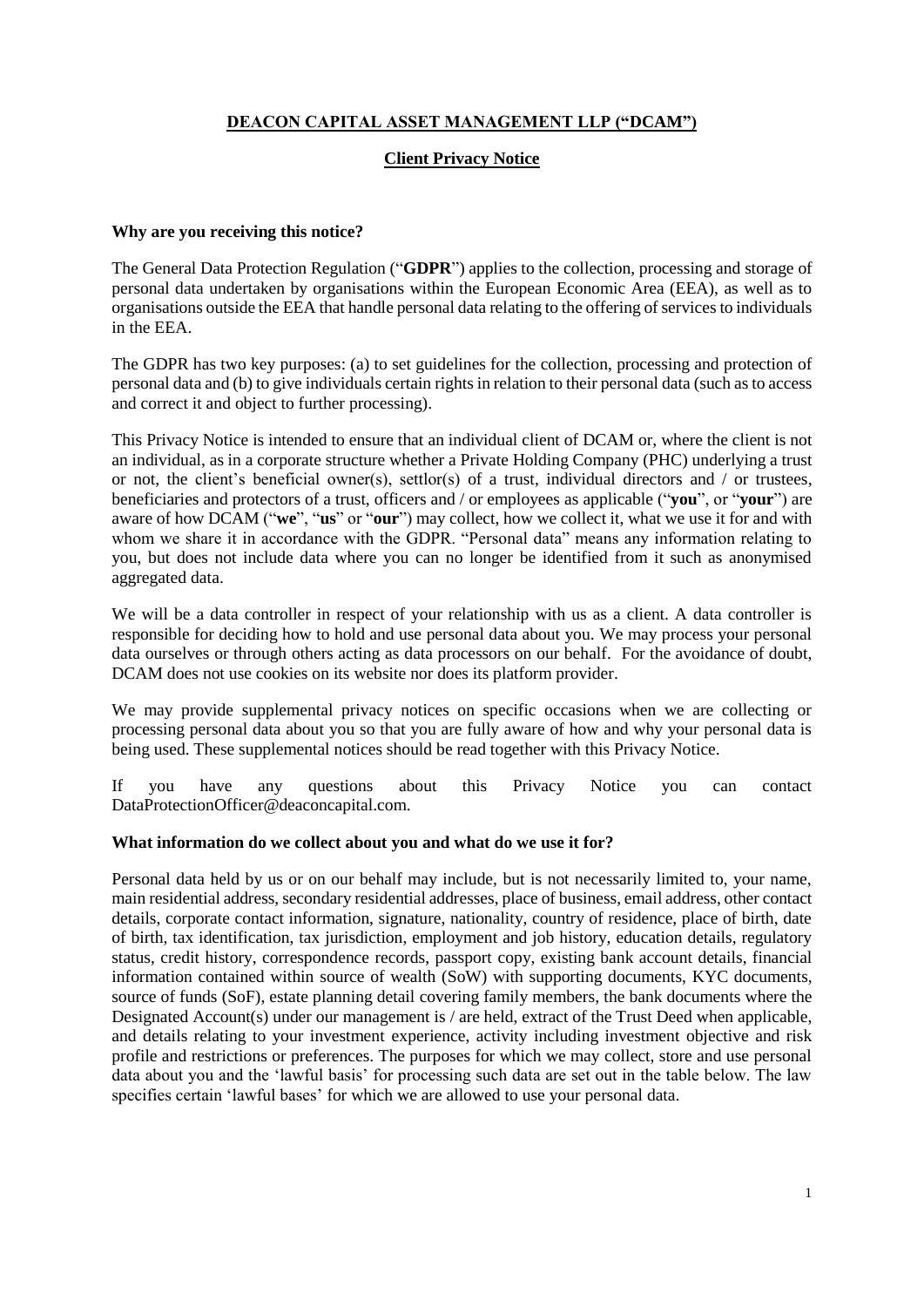| <b>Purpose</b>                                                                                                                                                                                                                                                                                                                                                                                                                       | <b>Lawful basis for processing</b>                                                                                                                                                                                                                                                                                                                                                                                                                                       |
|--------------------------------------------------------------------------------------------------------------------------------------------------------------------------------------------------------------------------------------------------------------------------------------------------------------------------------------------------------------------------------------------------------------------------------------|--------------------------------------------------------------------------------------------------------------------------------------------------------------------------------------------------------------------------------------------------------------------------------------------------------------------------------------------------------------------------------------------------------------------------------------------------------------------------|
| <b>Business Development - Client Acquisition:</b><br>To undertake business development and marketing activities to<br>DCAM does not undertake direct<br>promote our services.<br>electronic marketing.                                                                                                                                                                                                                               | legitimate<br>Our<br>interests<br>in<br>promoting our<br>products<br>and<br>services<br>and<br>growing<br>our<br>business.<br>Consent to DCAM contact, as<br>prospect clients are either known<br>to DCAM from existing client<br>circles and / or by referral.                                                                                                                                                                                                          |
| To undertake pre-screening steps, including, but not limited to:                                                                                                                                                                                                                                                                                                                                                                     | Consent to DCAM to proceed.                                                                                                                                                                                                                                                                                                                                                                                                                                              |
| determining your eligibility to enter into an agreement<br>٠<br>with us, whether on the Discretionary Investment<br>Management service, Wealth Management Consulting<br>service, Capital Restructuring service and / or the Real<br><b>Estate Investment Services;</b><br>required due diligence;<br>П<br>ascertaining your investment objective, risk profile,<br>investment preferences, as applicable to each of our<br>services. | Compliance / Regulatory<br>requirements:<br>In order to satisfy<br>٠<br>ourselves, prior to<br>proceeding with any<br>proposals or<br>discussions, with initial<br>AML, Sanction Lists<br>screening & conduct<br>CDD checks.<br>Confirm that the<br>Professional client<br>categorisation is met<br>("per se professional" or<br>an "elective<br>professional client")<br>Other compliance<br>٠<br>related issues and / or<br>legal obligations as<br>might be the case. |
|                                                                                                                                                                                                                                                                                                                                                                                                                                      | understand the<br>business<br>To<br>background,<br>logic,<br>circumstances<br>in<br>order to<br>establish sufficient knowledge to<br>base advise upon.                                                                                                                                                                                                                                                                                                                   |
| To raise a proposal, covering the applicable service area that<br>make suggestions and recommendations to you about the selected<br>service(s) and way forward.                                                                                                                                                                                                                                                                      | By consent and as agreed with<br>prospect client.                                                                                                                                                                                                                                                                                                                                                                                                                        |
| <b>Client Sign-on:</b>                                                                                                                                                                                                                                                                                                                                                                                                               |                                                                                                                                                                                                                                                                                                                                                                                                                                                                          |
| To finalise Client Profile / CDD forms, covering all KYC<br>$\blacksquare$<br>aspects, SoW, SoF, Investment Objective / Risk<br>Parameters.                                                                                                                                                                                                                                                                                          | Compliance<br>with<br>applicable<br>legal<br>obligations<br>and<br>our<br>legitimate interests in complying<br>with<br>regulation<br>law<br>and<br>applicable<br>and<br>our<br>to<br><b>us</b><br>processors.                                                                                                                                                                                                                                                            |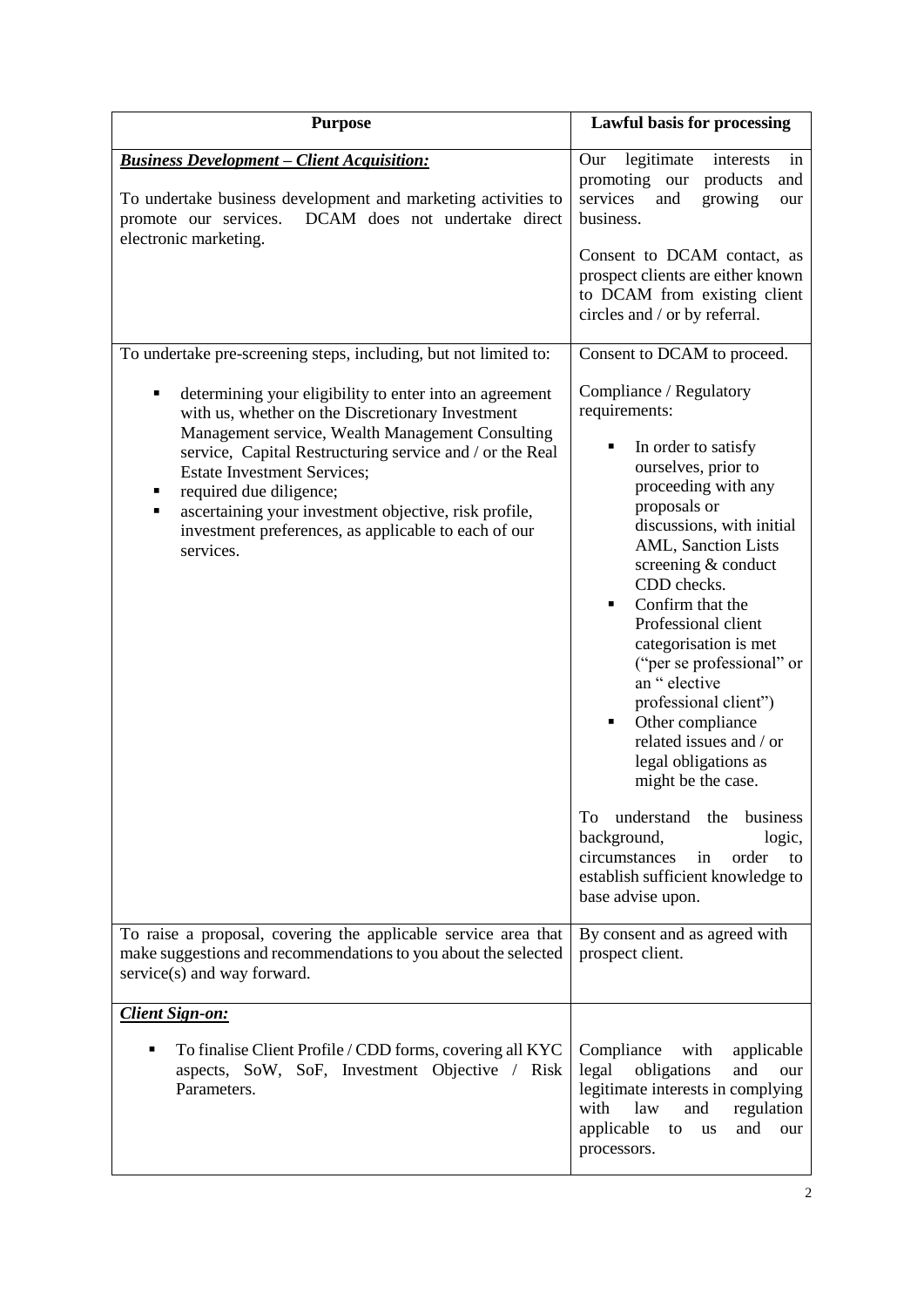| This includes but not limited to anti-money laundering<br>checks and related actions considered appropriate to meet<br>any legal obligations relating to the prevention of fraud,<br>laundering,<br>terrorist<br>financing,<br>money<br>bribery,<br>corruption, tax evasion and to ensure that the provision<br>of financial and other services are not provided to persons<br>who may be subject to economic or trade sanctions, on<br>an on-going basis, in accordance with our compliance<br>procedures subject to regulatory requirements.<br>To execute the contractual engagement documentation<br>П<br>between DCAM and the Client, as applicable to each<br>service area selected by the Client.                                                                                                                                                                                                                                                             | The agreements that define the<br>terms and commercial basis of<br>your contract with us.                                                                                                                                                                                 |
|----------------------------------------------------------------------------------------------------------------------------------------------------------------------------------------------------------------------------------------------------------------------------------------------------------------------------------------------------------------------------------------------------------------------------------------------------------------------------------------------------------------------------------------------------------------------------------------------------------------------------------------------------------------------------------------------------------------------------------------------------------------------------------------------------------------------------------------------------------------------------------------------------------------------------------------------------------------------|---------------------------------------------------------------------------------------------------------------------------------------------------------------------------------------------------------------------------------------------------------------------------|
| <b>New Bank account where Client Designated Account is held:</b>                                                                                                                                                                                                                                                                                                                                                                                                                                                                                                                                                                                                                                                                                                                                                                                                                                                                                                     |                                                                                                                                                                                                                                                                           |
| (Only applicable to the Discretionary Investment Management<br>service)<br>Assist Client with the Bank opening account process of<br>٠<br>the Client segregated account, at the Bank that the Client<br>select, including the LPOA in order for DCAM to<br>discharge its duties under its Agreement, and coordinate<br>with the Bank dedicated team to that effect; or<br>When the Client is a PHC, whether underlying a trust or<br>П<br>not, coordinate with the Directors or Trustees from the<br>appointed Fiduciary Trust Company (FTC) by the<br>beneficial owner, in order to lend any assistance to the<br>Directors and / or Trustees to establish the Bank account;<br>Provide the compliance department of the Bank (or the<br>٠<br>FTC) with DCAM CDD Form and supporting<br>documentation, in order for the Bank and / or the FTC to<br>discharge their legal and regulatory obligations in their<br>respective jurisdictions;<br>On an on-going basis. | As consented by the Client via<br>the execution of the Bank LPOA,<br>and compliance with applicable<br>obligations<br>legal<br>and<br>our<br>legitimate interests in complying<br>with<br>law<br>and<br>regulation<br>applicable<br>and<br>to<br>us<br>our<br>processors. |
| On -an going basis:                                                                                                                                                                                                                                                                                                                                                                                                                                                                                                                                                                                                                                                                                                                                                                                                                                                                                                                                                  |                                                                                                                                                                                                                                                                           |
| the management and administration of your account as<br>٠<br>considered necessary or appropriate for the performance<br>of your contract with us;<br>Raising our reports to you;<br>Annual Client Reviews that include the updating of your<br>records.                                                                                                                                                                                                                                                                                                                                                                                                                                                                                                                                                                                                                                                                                                              | The<br>performance<br>of<br>your<br>contract with us as a client and<br><b>Regulatory requirements</b><br>Our<br>legitimate<br>interests<br>in<br>maintaining relations with our<br>clients and in conducting our<br>business in a proper manner.                         |
| To coordinate with the Bank(s) and when applicable the FTC, as<br>in regard to tax related information reporting requirements to tax<br>authorities.                                                                                                                                                                                                                                                                                                                                                                                                                                                                                                                                                                                                                                                                                                                                                                                                                 | Compliance<br>with<br>applicable<br>legal obligations legislation like<br>FATCA or CRS.                                                                                                                                                                                   |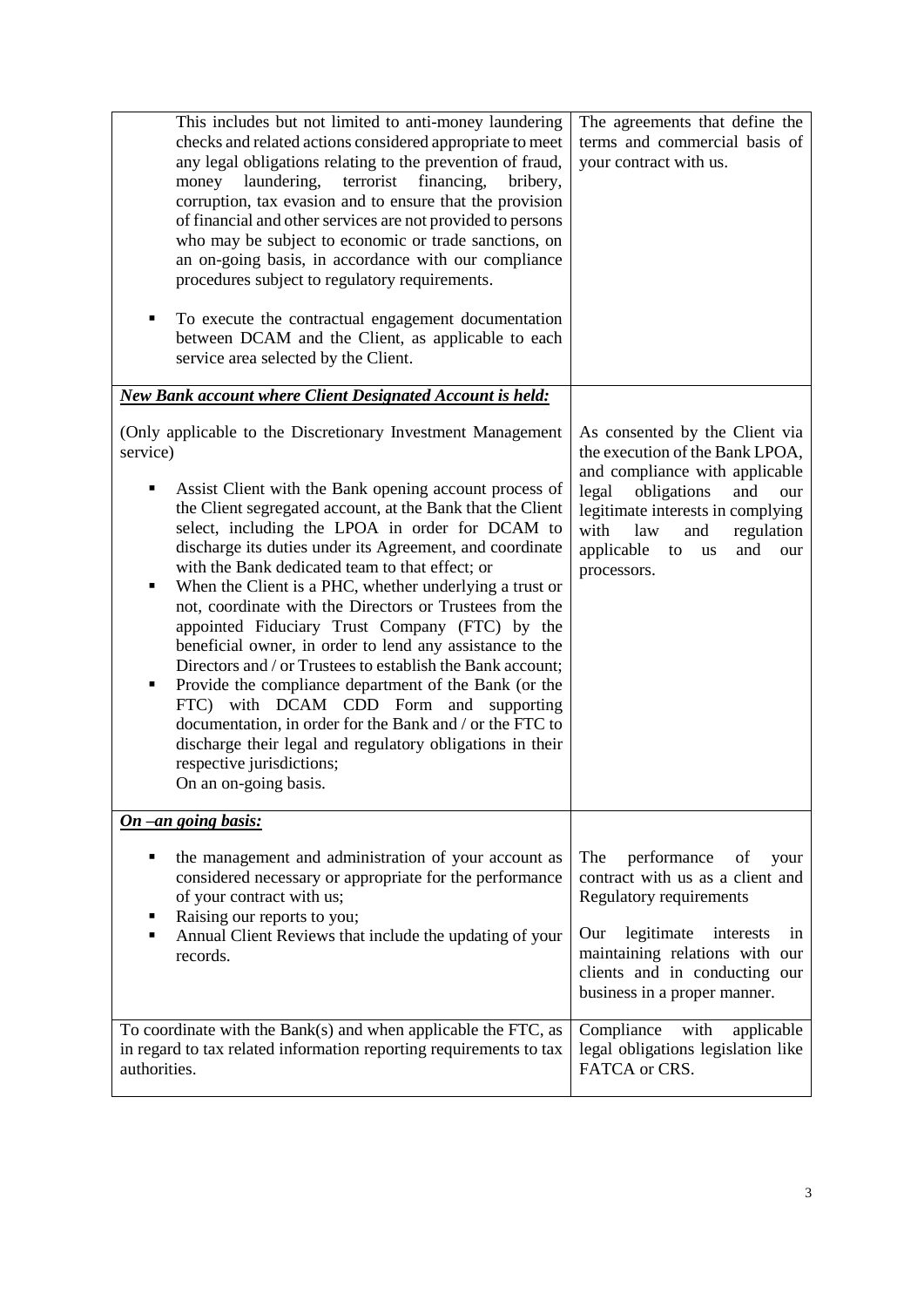| To disclose information to other third parties such as auditors,<br>administrators, custodians, brokers, legal counsel, technology<br>providers and regulatory authorities to comply with any legal<br>obligation imposed on us or in order to pursue our legitimate<br>business interests.            | Compliance with<br>applicable<br>legal obligations.<br>legitimate interests<br>Our<br>1n<br>conducting our business in a<br>proper manner.                                                  |
|--------------------------------------------------------------------------------------------------------------------------------------------------------------------------------------------------------------------------------------------------------------------------------------------------------|---------------------------------------------------------------------------------------------------------------------------------------------------------------------------------------------|
| Monitoring and recording calls and other communications related<br>to the processing and verification of instructions, quality and<br>business analysis, compliance with applicable laws and<br>regulations, maintaining our rights and responsibilities directly or<br>through third party delegates. | legitimate interests<br>Our<br>1n<br>maintaining relations with our<br>clients and in conducting our<br>business in a proper manner.<br>Compliance with<br>applicable<br>legal obligations. |
| To provide client relations in respect of your account including<br>provision of periodic reporting, seeking consents for changes to<br>terms and for other corporate governance purposes.                                                                                                             | of<br>performance<br>The<br>your<br>contract with us as a client.<br>Compliance with<br>applicable<br>legal obligations.                                                                    |

In addition to the uses above, please note that we may also process your information where required by law to do so or if we reasonably believe that it is necessary to protect our rights and/or to comply with judicial or regulatory proceedings, a court order or other legal process.

## Special categories of personal data

There are more limited bases for processing special category personal data. This is personal data which reveals or contains racial or ethnic origin, political opinions, religious and philosophical beliefs, trade union membership, genetic data, biometric data, health data, sex life and sexual orientation.

We do not intend to actively collect special category data about you. Whilst we will use reasonable efforts to limit our holding of such data, please be aware that we may hold such data incidentally. For example, where:

- you volunteer special category data to us or one of our processors, such as if you send us an email containing special category data;
- documents gathered for legal / regulatory purposes contain special category data, such as a passport copy which references ethnic origin or a due diligence search from public sources which includes special category data.

#### What if you do not provide the personal data requested?

In some circumstances, if you do not provide us with certain information when requested, we may be limited or restricted in our ability to deal with you and may in some cases be prevented from complying with our legal obligations. Where we require your personal information to comply with anti-money laundering or other legal and regulatory requirements, failure to provide this information means we may not be able to accept you or retain you as a client.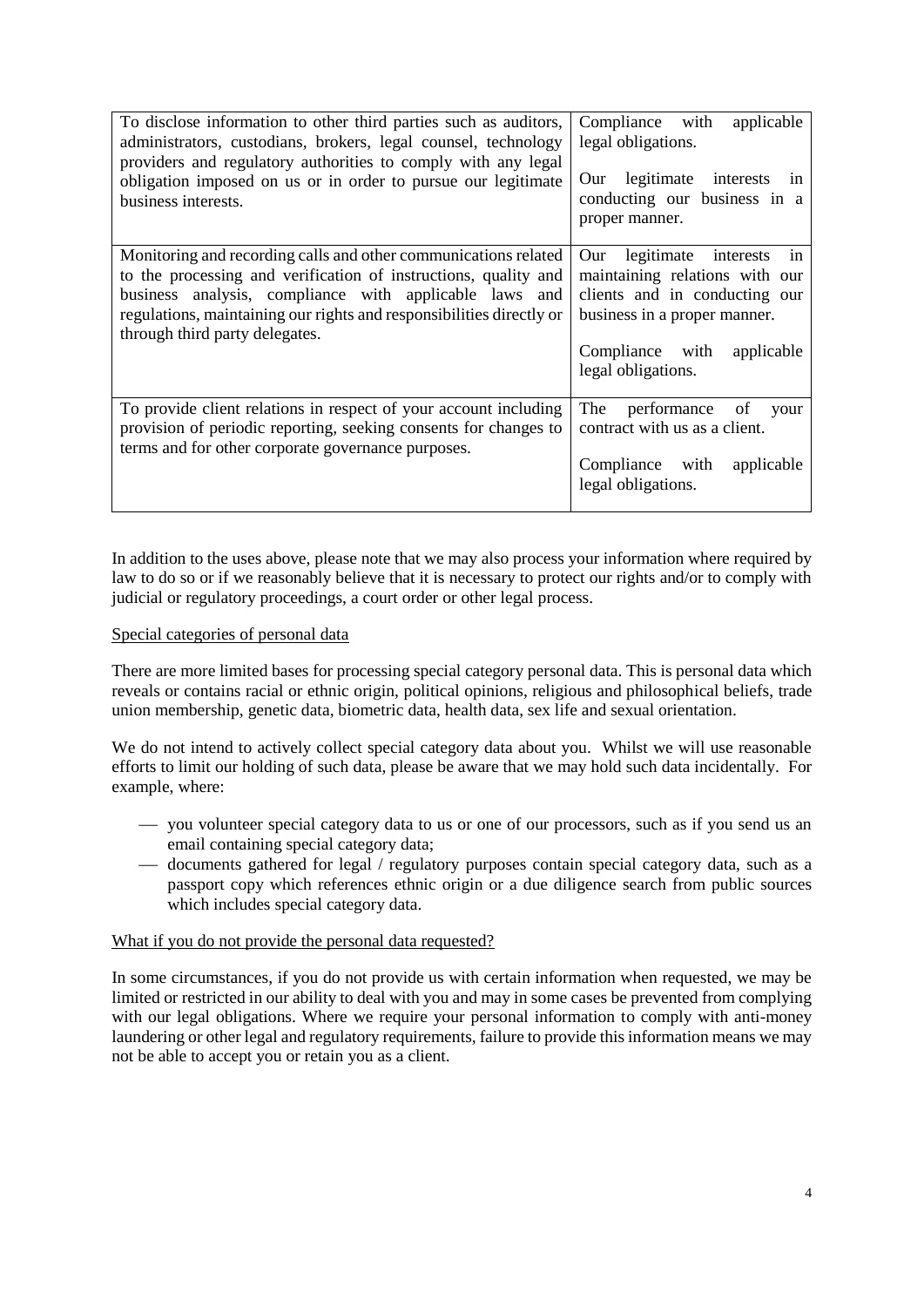# Change of purpose

We will only use your personal data for the purposes for which we collected it (as identified in the *'Purpose'* column above), unless we reasonably consider that we need to use it for another reason which is compatible with the original purpose. If we need to use your personal data for an unrelated purpose, we will notify you and we will explain the legal basis which allows us to do so.

# **How is this information collected?**

We typically collect personal data about you when you provide information to us or others acting on our behalf when communicating or transacting with us in writing, electronically, or by phone. For instance when you request information on our services, our presentations, related documentation or other forms of literature.

In addition, we may receive personal information about you from third parties, such as:

- public sources or information vendors; for instance "Complinet" or "Worldcheck" or similar services
- your bank(s);
- your legal, financial, tax or other professional advisers;
- introducers or other intermediaries who market or provide services to you.

## **With whom will your information be shared?**

We may share your personal data with a third party where this is required by law, where it is necessary to perform our contract with you, or where we have another legitimate interest in doing so.

We may need to share your personal data with:

- other entities within our group as part of our regular reporting activities in company performance, in the context of a business reorganisation or group restructuring exercise or for assistance in relation to marketing and business development;
- $\bullet$  the Bank(s), where your Designated Account is held;
- professional advisers including lawyers, bankers, auditors and insurers to the extent such information is relevant to their performance of their services;
- regulators;
- tax authorities;
- cloud service providers;
- parties undertaking anti-money laundering checks; and
- any of our service providers where such information is relevant to their performance of such services.

We may share your personal data with third parties, for example in the context of the possible sale or restructuring of the business. We may also need to share your personal data with a regulator or to otherwise comply with applicable law or judicial process or if we reasonably believe that disclosure is necessary to protect our rights and/or to comply with judicial or regulatory proceedings, a court order or other legal process.

Although you as a Client and/or the Directors or Trustees of your personal corporate structure, when applicable, might not be residing in an EEA country, our providers and the Banks we have an established relationship with are all within the EEA.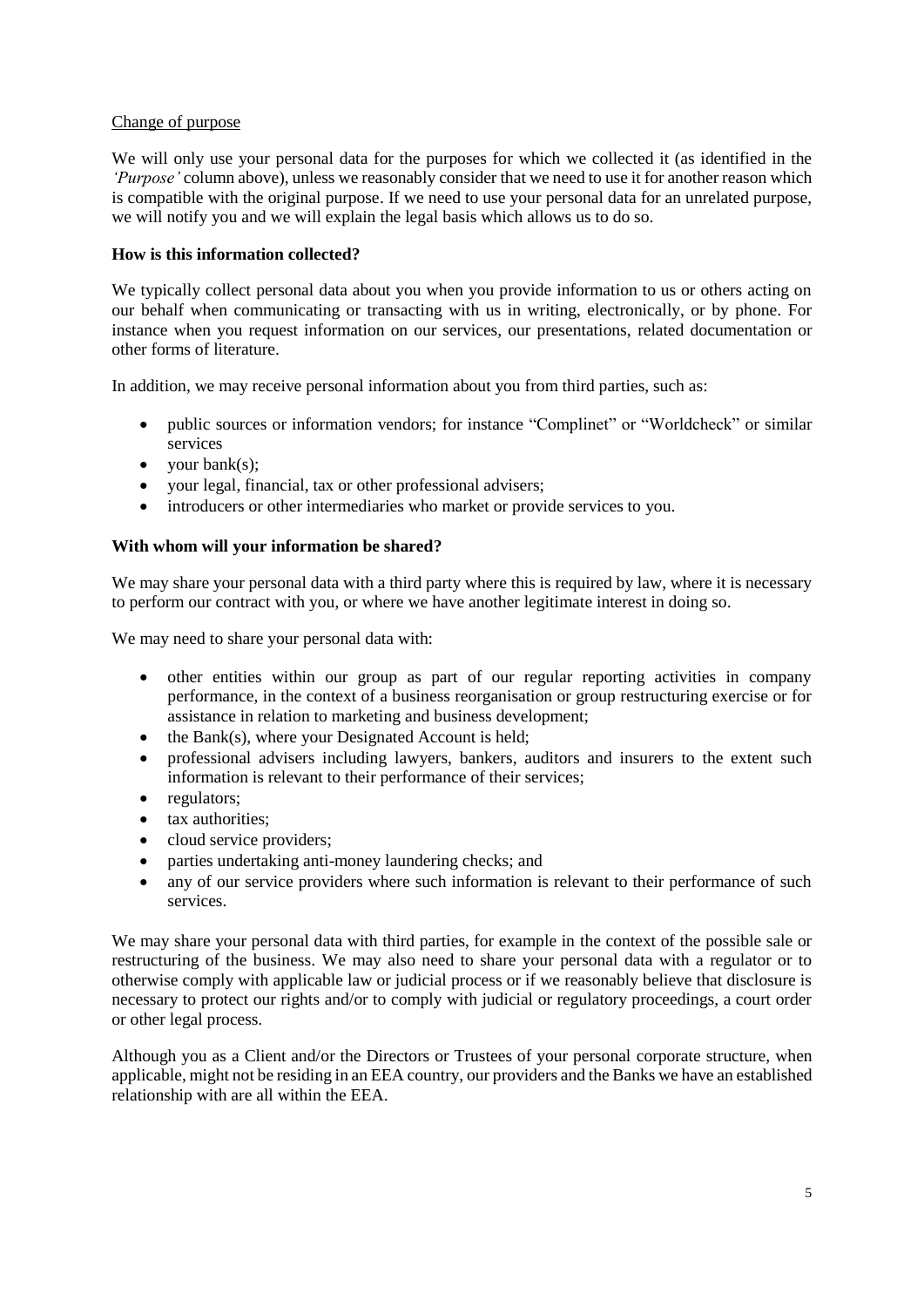We may transfer the personal data we collect about you to Bahrain, British Virgin Islands, Cayman Islands, Guernsey, Isle of Man, Jersey, Jordan, Kuwait, Lebanon, Oman, Qatar, Saudi Arabia, Singapore, Switzerland, United Arab Emirates. Those countries may not have the same standard of data protection laws as the EEA. Other countries might become relevant but only at your written request.

Where this is the case, we will (or we will require a processor to) put in place appropriate safeguards such as the EEA-approved standard contractual clauses to ensure that your personal data is treated in a manner that is consistent with and respects the EEA laws on data protection. If you require further information about this you can request it from DataProtectionOfficer@deaconcapital.com.

# **How long will your information be retained?**

We will retain your personal data for as long as necessary to fulfil the purposes for which it was collected, including for the purposes of satisfying any legal, regulatory, accounting or reporting requirements and our legitimate interests in maintaining such personal information in our records. This will normally include any period during which we are dealing or expect to deal with you and what we consider to be a suitable period thereafter for our internal record-keeping purposes. In doing this we will have regard to the amount, nature, and sensitivity of the personal data, the potential risk of harm from unauthorised use or disclosure of your personal data, the purposes for which we process your personal data and whether we can achieve those purposes through other means, and the applicable legal requirements. Generally, we will keep information relevant to our dealings with you for 7 years following full redemption or longer as required by applicable law or regulation.

In some circumstances we may anonymise your personal data so that it can no longer be associated with you, in which case it is no longer personal data.

Once we no longer require your personal data for the purposes for which it was collected, we will securely destroy your personal data in accordance with applicable laws and regulations.

# **Accuracy of information**

It is important that the personal data we hold about you is accurate and current. Please let us know if your personal data which we hold changes during your relationship with us.

# **Your rights in relation to your information**

You have rights as an individual which you can exercise in relation to the information we hold about you under certain circumstances. These rights are to:

- request **access** to your personal data (commonly known as a "data subject access request") and request certain information in relation to its processing;
- request **rectification** of your personal data;
- request the **erasure** of your personal data;
- request the **restriction** of processing of your personal data;
- **object** to the processing of your personal data; and
- request the **transfer** of your personal data to another party.

In exercising your rights above, you may be required to terminate your engagement with us.

If you want to exercise one of these rights please contact us at DataProtectionOfficer@deaconcapital.com.